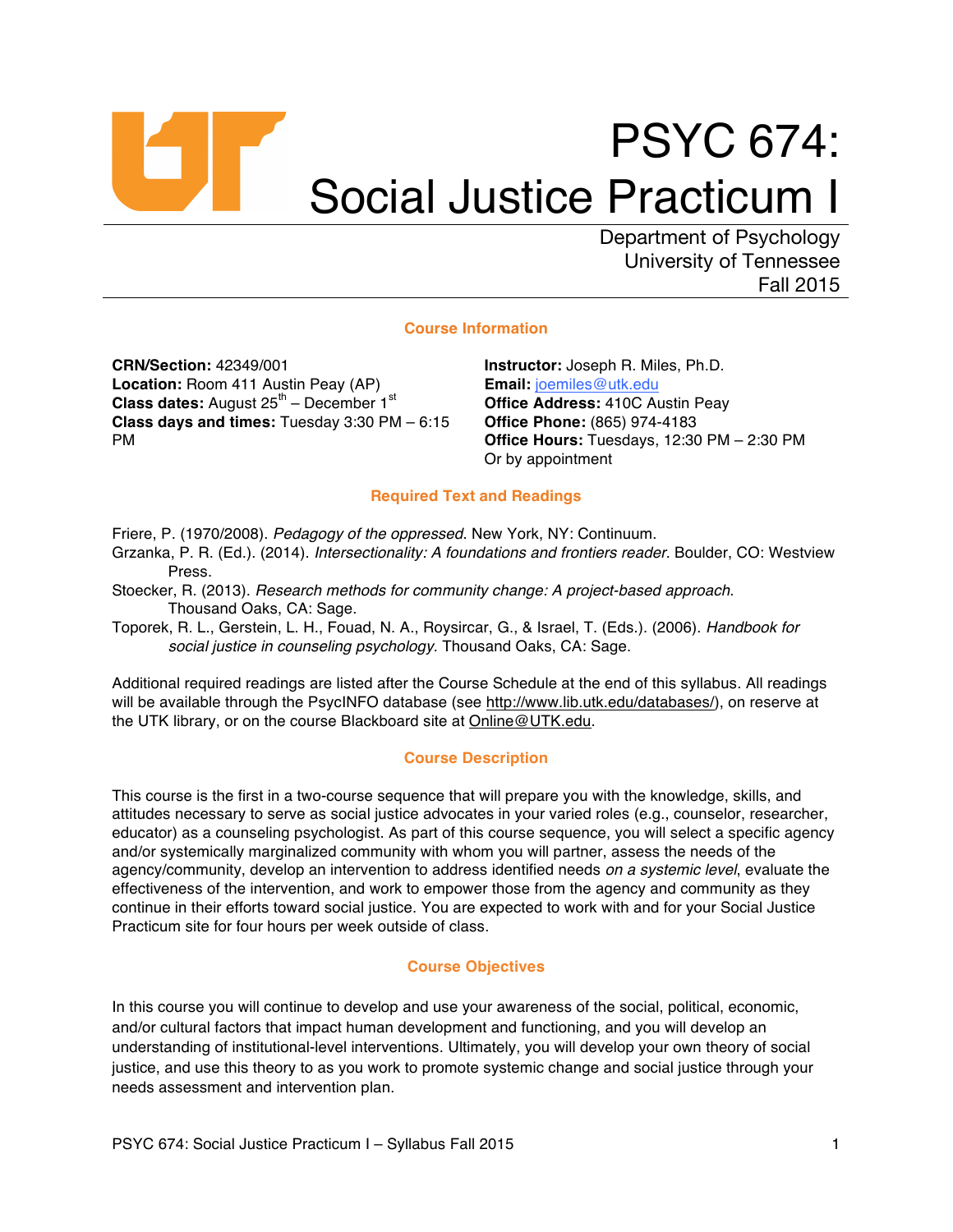You will also develop knowledge of the role of a social justice advocate, including similarities and differences between this role and other roles (e.g., therapist, teacher, consultant). You will also develop knowledge and skills in needs assessment, as well as intervention planning, implementation, and evaluation.

# **Student Learning Outcomes**

Specifically, by then end of the semester, you will have:

- Developed increased knowledge of theoretical foundations of social justice, and social justice within the context of counseling psychology
- Developed your own theory of social justice and advocacy
- Continued to develop your awareness and understanding of:
	- $\circ$  Yourself and others as cultural beings, possessing multiple social identities, each associated with different levels of societal privilege/power or oppression
	- o Your own attitudes toward members of other social groups
- Continued to develop a "critical consciousness"
	- $\circ$  This includes developing a deeper understanding of the role of institutions in perpetuating systems of inequality and a stance toward challenging systemic injustices
- Developed advocacy skills for working as a collaborative consultant/partner with agencies and communities in trying to bring about social change; developed skills in coalition-building and strategies for empowering marginalized communities
- Conducted a needs assessment in collaboration with your chosen agency/organization and/or the population with whom the agency works
- Developed an evaluable intervention plan involving prevention and/or systemic change to address identified needs
- Begun to develop skills necessary to educate and raise awareness about the issues and injustices facing the population with whom you work

# **Class Environment**

This course will be a traditional graduate seminar. Given the content, collaborative and interactive learning is expected. As such, you are expected to attend class, be on time to class, have completed required readings, and participate fully in discussions and activities.

Additionally, we will share the responsibility of creating and maintaining an environment that is conducive to learning for all. This is especially important given the sensitive nature of the topics. I ask that we all use appropriate language and behavior that does not demean or dehumanize any individual or group, *whether or not such individuals or groups are present*; respect one another's diverse experiences and perspectives; and maintain the privacy/confidentiality of the other students.

The following guidelines will serve as the foundation of our pedagogical environment. We may develop additional guidelines as the class sees fit. As members of this learning community, we will all:

- 1. Acknowledge that racism, classism, sexism, heterosexism, and other institutionalized forms of oppression exist.
- 2. Acknowledge that one mechanism of institutionalized racism, classism, sexism, heterosexism, etc., is that we are all systematically taught misinformation about our own group and about members of other groups. This is true for everyone, regardless of our group(s).
- 3. Agree not to blame others or ourselves for the misinformation we have learned but to accept responsibility for not repeating misinformation after we have learned otherwise.
- 4. Assume that people both the people we study and the members of the class, always do the best they can.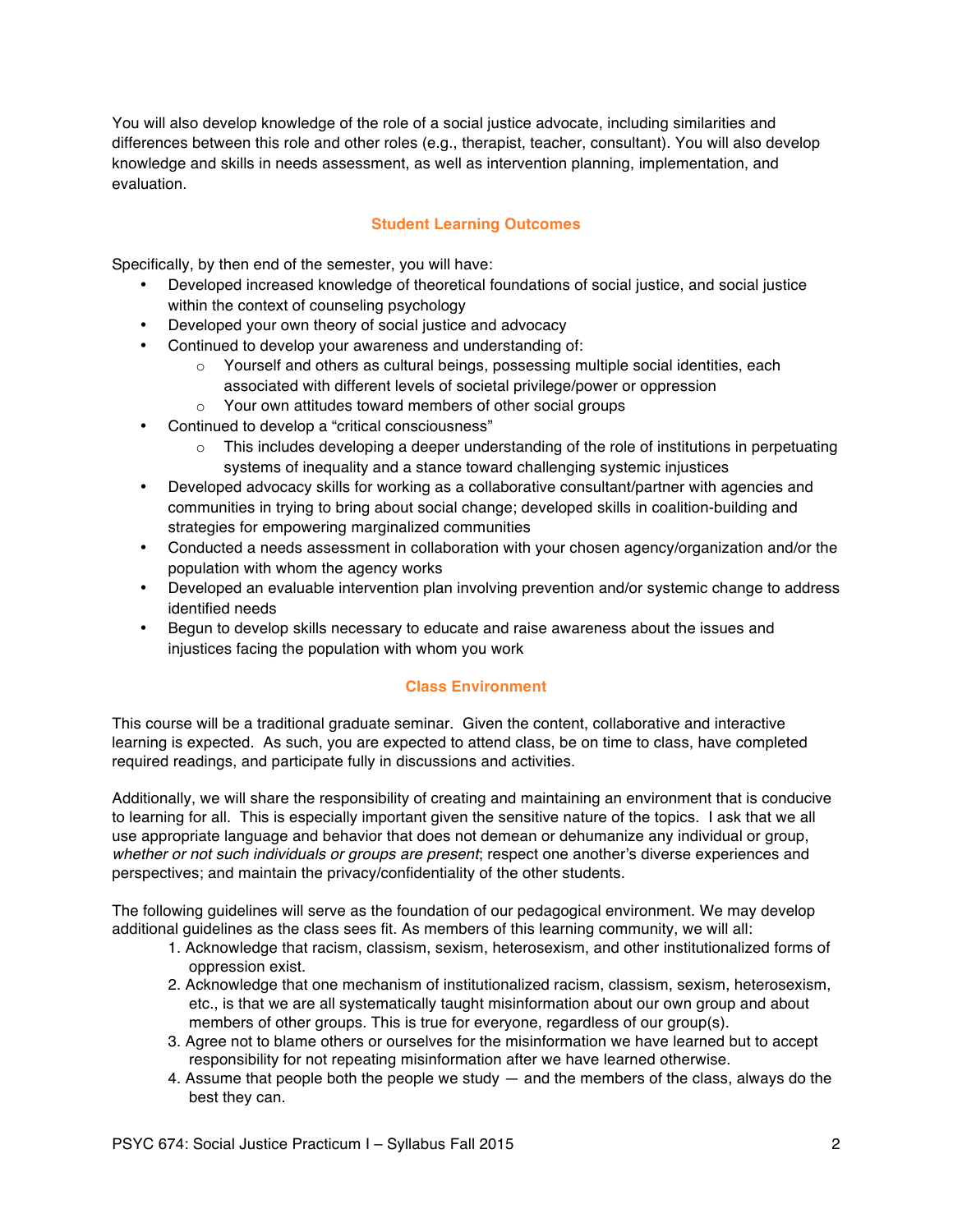- 5. Actively pursue information about our own groups and those of others.
- 6. Share information about our groups with other members of the class and never demean, devalue, or in any way "put down" people for their experiences.
- 7. Agree to combat actively the myths and stereotypes about our own groups and other groups so that we can break down the walls that prohibit group cooperation and group gain.
- 8. Create a safe atmosphere for open discussion. If you wish to make comments that you do not want repeated outside the classroom, you can preface your remarks with a request that the class agree not to repeat the remarks.

Note: These guidelines were developed by Lynn Weber (1990), and published in *Women's Studies Quarterly, 18,* 126-134.

Students are permitted to use laptops and tablet computers in the classroom to aid their learning, i.e., to take notes and/or access course readings. Mobile phones and smartphones are never permitted to be used in the classroom, including to access course readings. If you have a personal emergency, you should leave the room to use your phone. All other incidents of cell phone use will result in you being asked to leave this class. If your use of technology is distracting to the instructor or other students or you are observed using technology for reasons unrelated to this course, you will be asked to leave this class.

# **Course Requirements, Assessment and Evaluation Methods**

| <b>Components of the Final Grade</b>                        |          |
|-------------------------------------------------------------|----------|
| Social Justice Practicum Portfolio (Due 12/8/15 by 3:30 PM) | $50\%$ * |
| Critical Reflections (Due Each Sunday by 11:59 PM)          | 30%      |
| Community Presentation (Dates Assigned in Class)            | 10%      |
| Case Presentation (Dates Assigned in Class)                 | 10%      |
| <b>Total Points</b>                                         | 100%     |

*\*See breakdown of points and additional due dates under the description of this assignment.* 

| <b>UI dullly Judic</b> |        |  |    |       |  |    |          |  |
|------------------------|--------|--|----|-------|--|----|----------|--|
| А                      | 93-100 |  | в- | 80-82 |  | D+ | 67-69    |  |
| А-                     | 90-92  |  | C+ | 77-79 |  |    | 63-68    |  |
| B+                     | 87-89  |  |    | 73-76 |  | D- | 60-62    |  |
| B                      | 83-86  |  | C- | 70-72 |  |    | Below 60 |  |

#### **Grading Scale**

# **Social Justice Practicum Portfolio:**

*This assignment is the first half of your final Social Justice Practicum Portfolio, which will be due upon completion of Social Justice Practicum II in the spring semester. The UTK Counseling Psychology Program will keep a copy of your final Social Justice Practicum Portfolio on file, and you should plan to provide your agency with a copy, as well. The Portfolio will serve: (a) as an evaluation of your development of social justice advocacy competencies across the year, (b) as a final report to your agency (providing them tools to carry on the social justice work), and (c) as a guide to future Social Justice Practicum students who may wish to carry on the work you started with your agency or community.* 

*Three parts of the Portfolio are due by the end of the fall semester. These should be submitted in hard copy form, in a three-ring binder, with dividers labeled for each section. You should also include a printed copy of each of your Critical Reflections in a separate, labeled section at the end of the binder. Please submit both a hard copy and an electronic copy (via Blackboard) for each component of the Portfolio. You will add to this binder in the spring semester (the instructor from the fall semester will pass the binder along to the instructor of the spring semester, who will give the binder back to you to add to in the spring).*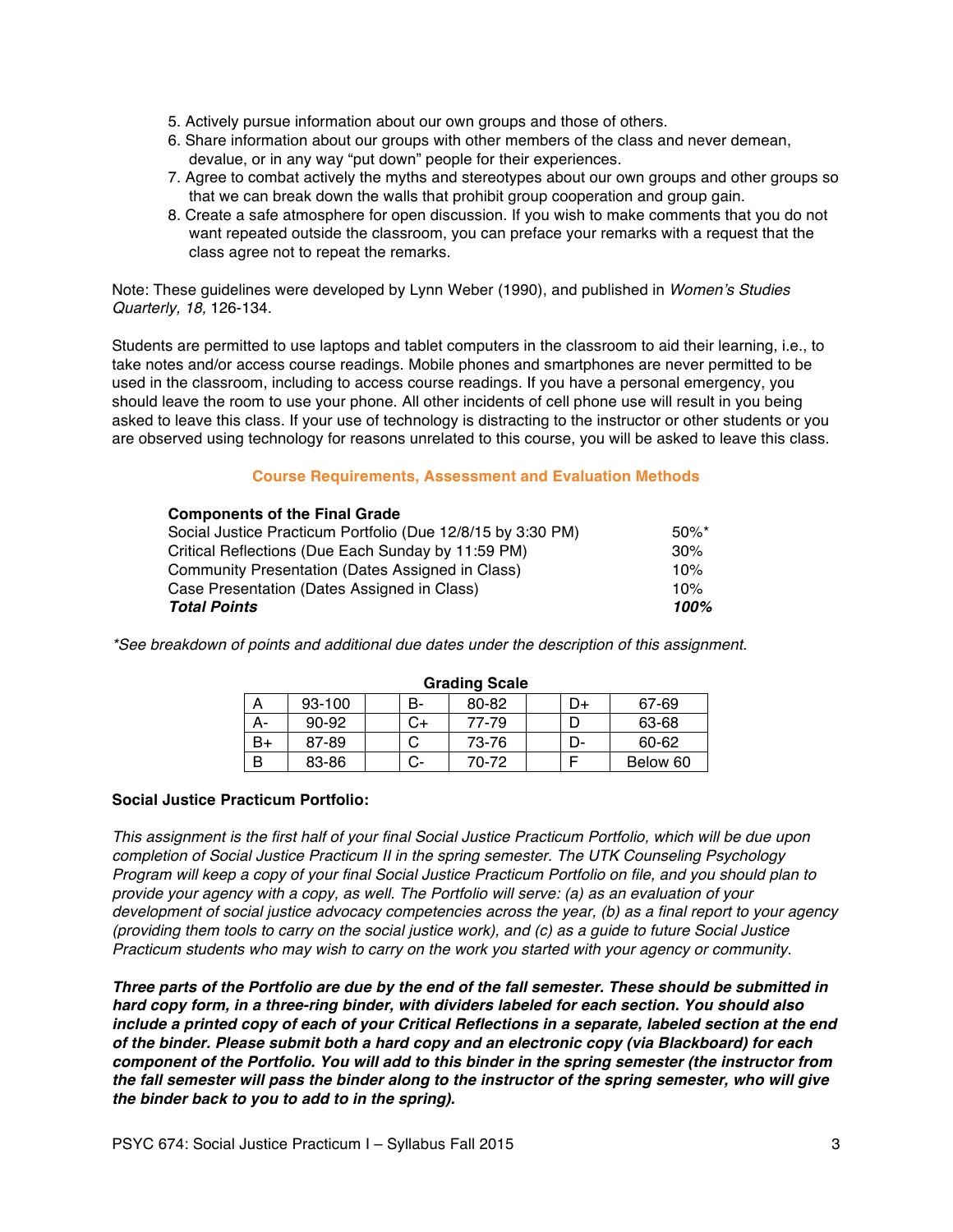# *Part I: Your Theory of Social Justice* **(15%)**

Describe your personal definition of "social justice" and your orientation toward social justice advocacy work. Throughout the semester, you should be developing your own definition/theory of "social justice" and your own orientation to social justice advocacy work (just as you have been developing a theoretical orientation that drives your individual and group counseling). Your definition and orientation may be based on the various perspectives on social justice read about and discussed in class, and your own personal and professional experiences and values.

Apply your definition/theory to the target population or social injustice with which you and your agency are working. Describe the systemic forces and social policies that have led to and perpetuated the oppression of this population, or this social issue. Next, discuss the history of interventions or social movements involving this population or social issue, and evaluate their effectiveness. Then describe what changes are needed to create a more socially just world for your target population (e.g., changes in interpersonal relations, public policy or laws, changes to social institutions), and changes that the population may be empowered to make for itself. *This section should include references to peer-reviewed journals and other reputable sources, as well as well as information gathered from your work with your agency/community.*

Part I of this paper is intended to set the stage for your work with your agency/population, and provides a rationale and framework for your needs assessment and intervention plan.

# *Part II: Needs Assessment* **(20%)**

During this semester, you will be expected to formally engage with your chosen agency, build relationships with the agency and population with whom they work, collaboratively develop and conduct a needs assessment, and begin to develop an intervention plan.

The Needs Assessment may take any form, but should focus on helping the agency or community to further its social justice mission, and should take a social systems perspective. In class, we will read and discuss participatory action research and other skills and tools that may help you develop your needs assessment. The Needs Assessment should be conducted collaboratively with the agency/community with which you are working.

*Your Needs Assessment should be completed no later than* **November 25th** (the day before Thanksgiving), in order to keep you on schedule to complete your SJP project by the end of the academic year.

A Needs Assessment Plan/Procedure should be submitted **by 3:30 PM October 20th**. This Plan should:

- Outline the form that your proposed needs assessment will take (i.e., procedures you will use)
- Describe who will be collaborating with you to assess the needs of your agency and/or the communities with whom they work
- Describe how you will analyze the data you have collected
- Establish a clear and specific timeline for your needs assessment
- Include any surveys, focus group or individual interview questions, or any other supplemental materials that you plan to use in your needs assessment.

Please use headings to delineate each of these sections. You must submit your Needs Assessment Plan to the instructor and your agency supervisor *and receive approval prior to starting your Needs Assessment.* **Your Needs Assessment Plan will account for 10 points of your Social Justice Portfolio grade for the fall semester.** Please be prepared to discuss and workshop your needs assessment plans in group supervision on October 20<sup>th</sup>.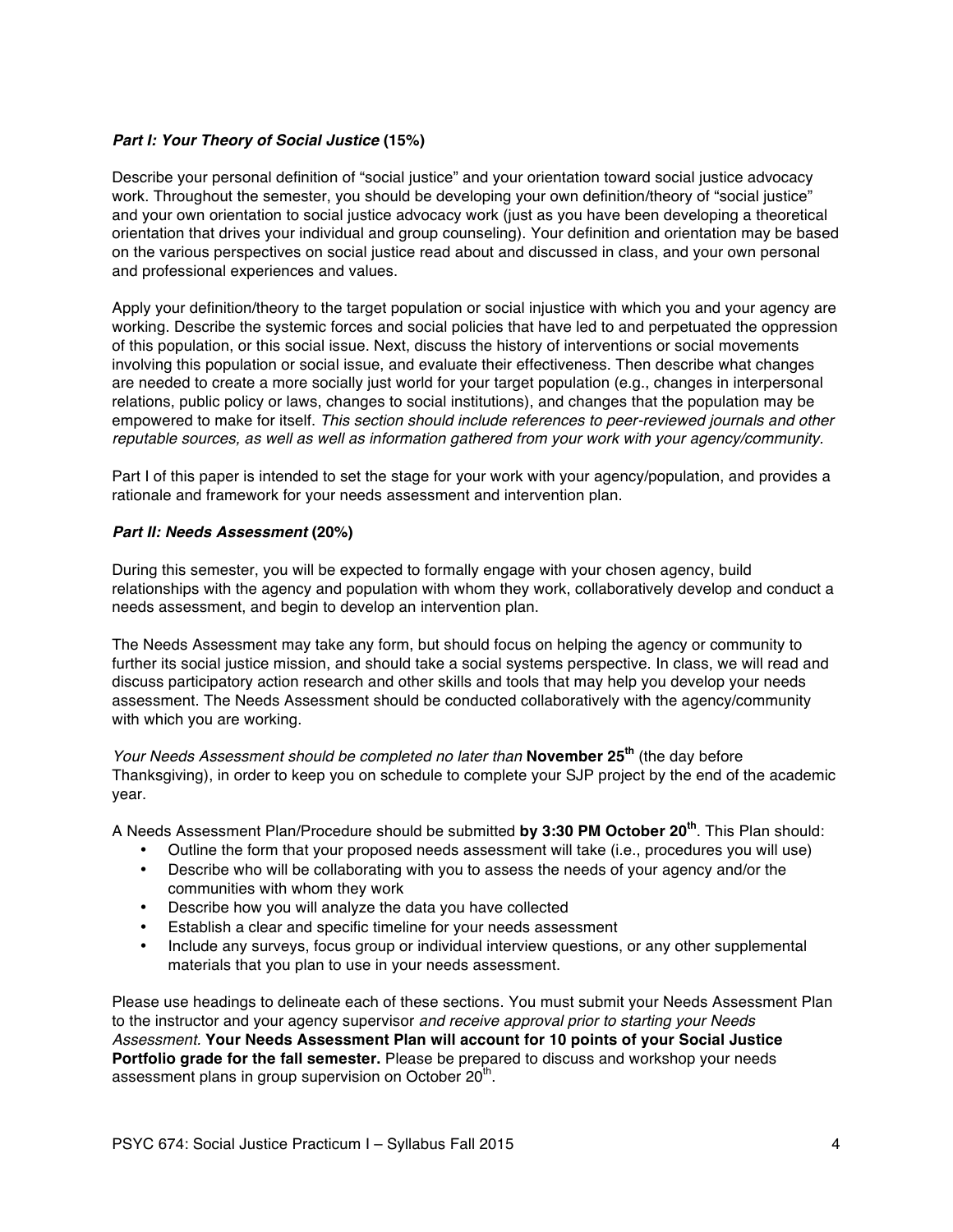As stated above, your Needs Assessment should be completed no later than November 25<sup>th</sup>. During our **last class on December 1st, please be prepared to discuss preliminary results (i.e., identified needs) and ideas for your intervention plan (which is due by 3:30 PM on December 8th).** 

Your Social Justice Portfolio, your Needs Assessment section should include your Needs Assessment Plan, as described above (but using past-tense language, given it will be completed), along with a list of the needs identified. **This portion of the Needs Assessment section will account for another 10 points of your Social Justice Portfolio grade for the fall semester. Each need that is identified through the assessment should correspond to a portion of the intervention plan** (described below), **and should be able to be evaluated at the completion of the intervention.**

# *Part III: Intervention Plan* **(15%)**

After the initial needs assessment has been conducted, you will develop an Intervention Plan. This Plan should be directly and clearly tied to the needs identified through your Needs Assessment. We will discuss and workshop Intervention Plan ideas in the last class on December  $1<sup>st</sup>$ , and your final Intervention Plan should be submitted with your Social Justice Portfolio on December  $8<sup>th</sup>$ .

The Plan should take a systems perspective, and should not solely or primarily involve individual or group counseling. The Plan should draw on your theory of social justice (from Part I), your knowledge of the history of oppression and social change movements within the marginalized community with which your chosen organization works, and the specific needs of your chosen agency. The Intervention Plan should also incorporate the empowerment of the agency and the community served.

This portion of the Portfolio should be shared both with the instructor and your supervisor at your agency, *prior to the implementation of the Intervention Plan (probably at the start of the spring semester)*. You should discuss with your supervisor whether your Intervention Plan meets the needs of the agency and/or community with which the agency works, and you should collaboratively make revisions to your plan as necessary.

# *The due date for these sections of your Social Justice Portfolio is December 8th by 3:30 PM.*

# *Social Justice Practicum Portfolio Timeline at a Glance*

- **July 15, 2015:** Memo of Understanding due.
- **October 20, 2015 (3:30 PM):** Needs Assessment Plan due. We will discuss Needs Assessment Plans in class.
- **November 25, 2015:** Needs Assessment completed.
- **December 1, 2015:** We will discuss initial results (i.e., needs identified) and Intervention Plan ideas in class.
- **December 8, 2015 (3:30 PM):** Final SJP Portfolio (Including Theory of Social Justice, Needs Assessment (Plan/Procedure and Results), and Intervention Plan due.
- **End of Spring 2016 Semester:** Complete and final Social Justice Portfolio is due at the end of the academic year (including your Theory, Needs Assessment, Intervention, Evaluation, and any tools you are imparting to your agency or community to carry on the work). Additional, specific due dates for the spring semester will be provided by the instructor at the start of the spring semester.

# **Critical Reflections – Due (via Blackboard) at 11:59 PM each Sunday**

To promote critical engagement with the readings and enrich class discussion, and to document your progress on your Social Justice Practicum project, you will be required to complete Critical Reflections each week throughout the semester.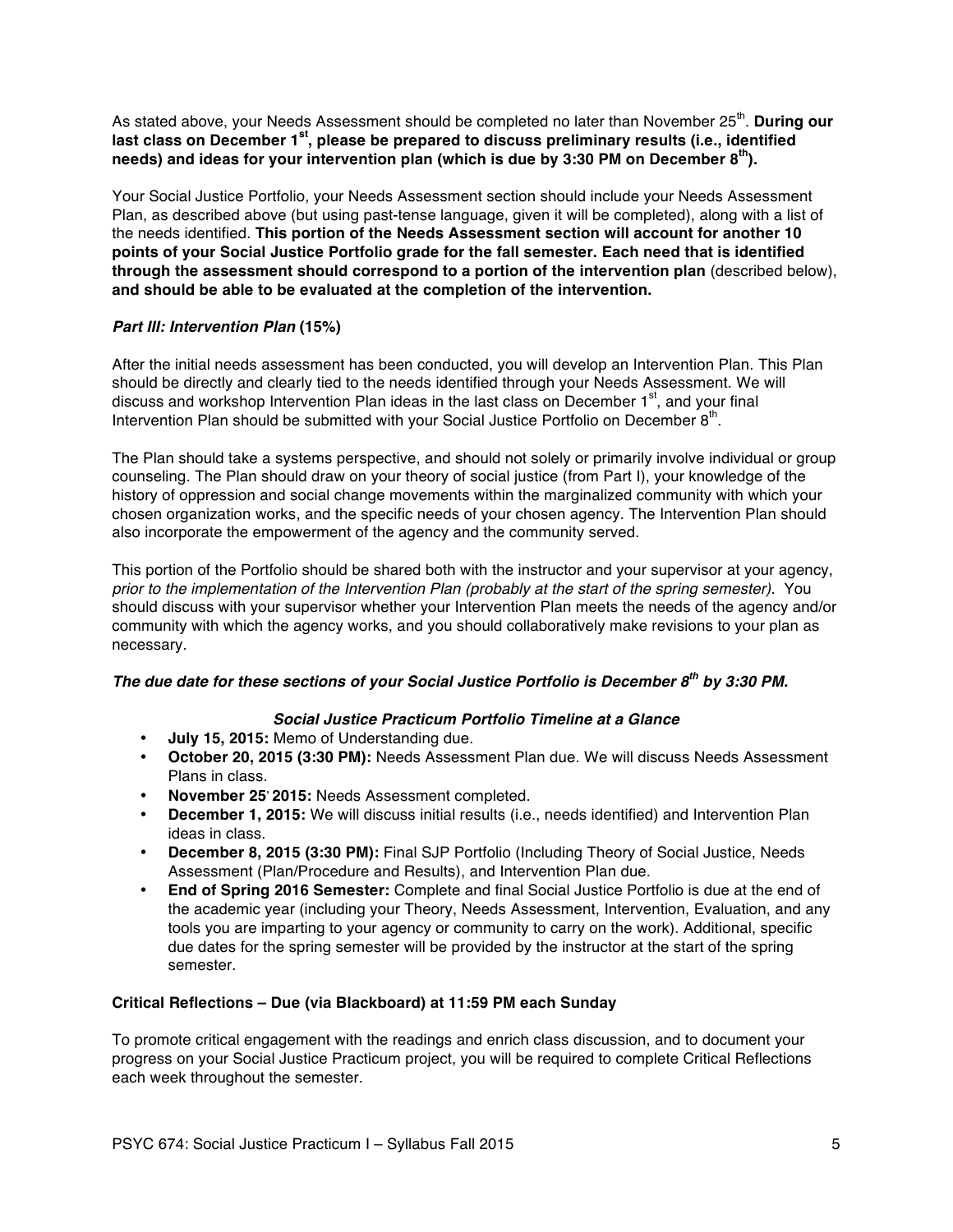You may discuss your feelings about your work with your agency, personal goals, challenges or frustrations in the work, and successes. However, it is expected that you also critically reflect on the readings in your paper. The reflections should be approximately 3 double-spaced pages; be thorough, thoughtful, and well edited; and include the following:

- 1. Subjective, critical, *text-based* reflections on the reading(s), including aspects that resonated, surprised and/or challenged you, *and why*
- 2. How you might use the knowledge gained from the text in your practicum placement and in your development as a social justice advocate
- 3. At least one question you have for the class based on the readings
- 4. An objective documentation of the work done with and for your agencies in the past week (please be specific and indicate the exact amount of time spent on specific tasks – remember, the expectation is that you will spend four hours working with and/or for your Social Justice Practicum site each week)
- 5. Your plans for moving forward with your project and a reflection on your larger timeline
- 6. Any specific issues you wish to discuss in group supervision. You should use section headings for each of these six domains.

**Each Critical Reflection should be submitted to Blackboard no later than midnight on the Sunday before each class.** Late reflections are not acceptable as I have a limited period of time to review your essays before class each week.

# **Community Presentation:**

In order to work competently and ethically with your agency and the marginalized community with which the agency works, you should be developing expertise in the history and lived experiences of this community. This information will be included in Part I of your integrative paper (see above).

In order to share this expertise with the rest of the class (as most of you will be working with and developing expertise about different populations), you will do a presentation on what you have learned through your work and research for your integrative paper about the history and lived experiences of the community with whom you are working.

The presentation can be a mini-lecture, a guest speaker and discussion, a film and discussion, discussion of assigned readings, experiential activities, etc. The audience of this presentation is intended to be your colleagues in counseling psychology, and the content and tone should reflect this in terms of depth and professionalism (in the spring, you will be asked to develop a consciousness raising presentation for a "lay" audience). As such, the sources that you cite for this presentation should be peer-reviewed journal articles and other reputable sources, including your agency and/or members of the community with whom you are working.

You must provide at least one recommended reference (from a peer-reviewed journal) about your target population to the class for further reading. (These readings are intended to be resources for the class, and are not required course reading).

# **Case Presentation:**

A significant portion of each class will be devoted to group supervision of your Social Justice Practicum project. That supervision time can be used in whatever way feels most helpful and useful to the class (i.e., any student who needs "air time" or help around a particular issue at her or his site may use the group supervision time). However, each student will also be responsible for **one formal case presentation** during the semester. **You will sign up for case presentation dates early in the semester.**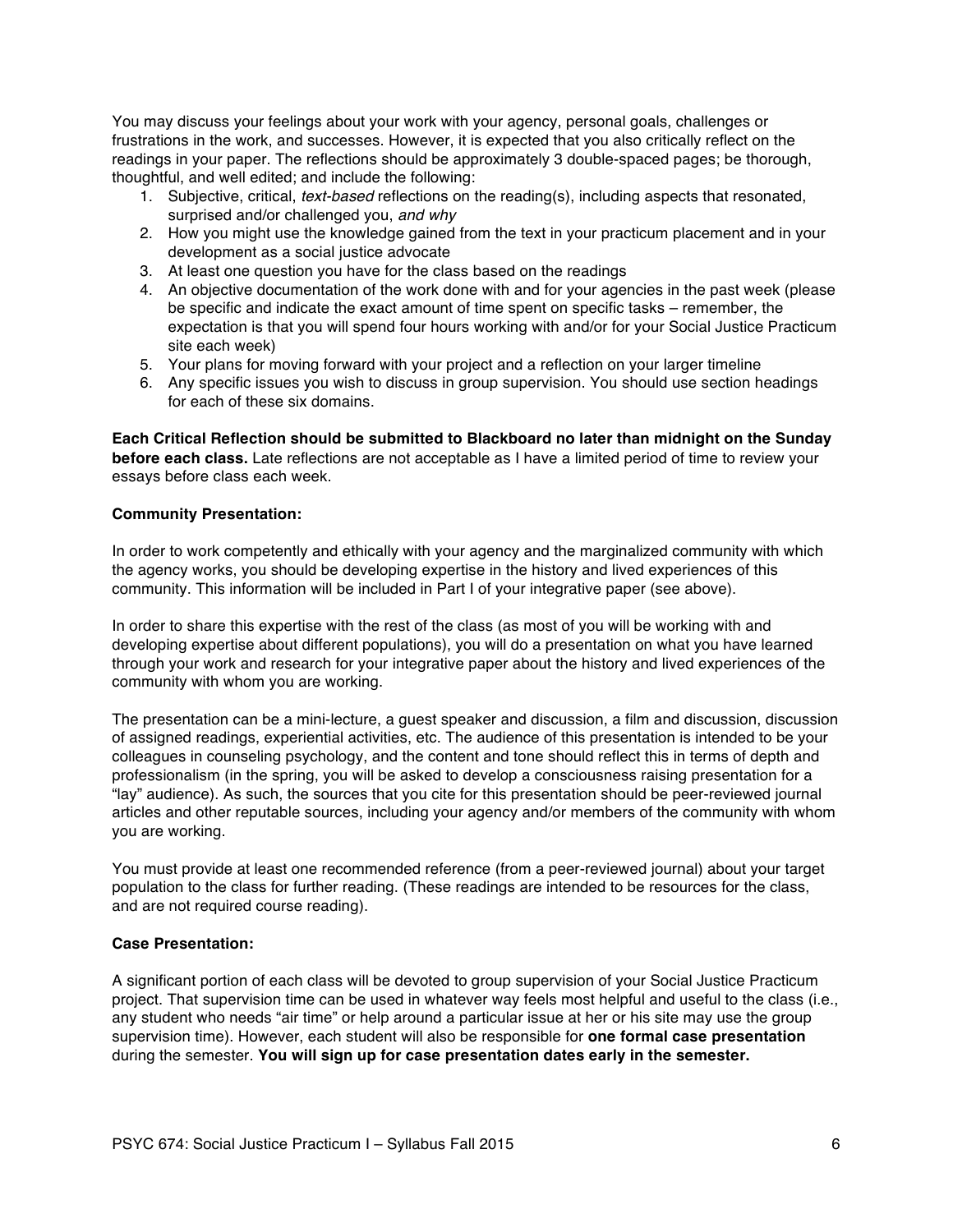For your case presentations, you are expected to provide a **one-page handout (may be in bullet point format)** that includes background information about the community with whom you are working and the social injustice you are addressing, your agency name, the agency mission and target population, work completed to date (can be subcategorized by needs assessment and intervention plan development), plans for moving forward, and questions for the group.

# **Policy on Academic Honesty**

You are expected to recognize and uphold the highest standards of intellectual and academic integrity. You are advised to read the official University Academic Standards of Conduct, which discusses plagiarism, cheating on examinations, unauthorized collaboration, falsification, and multiple submissions of material for credit without permission. You will be held to the standards set forth in the University Honor Statement:

"An essential feature of the University of Tennessee is a commitment to maintaining an atmosphere of intellectual and academic honesty. As a student of the university, I pledge that I will neither knowingly give nor receive any inappropriate assistance in academic work, this affirming my own personal commitment to honor and integrity."

Failure to abide by the honor statement or otherwise engage in academic dishonesty may result in failure of the course and dismissal from the doctoral program.

# **Disability Policy**

If you need an accommodation based on the impact of a disability, please contact me privately at the beginning of the semester to discuss your specific needs. The Office of Disability Services (located in Dunford Hall; 865.974.6087) can help to coordinate reasonable accommodations for students with documented disabilities.

# **Department Mission Statement**

The faculty, students, and staff of the University of Tennessee's Department of Psychology view diversity, multiculturalism, and social justice as fundamental ethical, societal, and scientific values. To foster outstanding research, scholarship, and psychological practice, and to be citizens able to work, excel, and lead in an increasingly multicultural and global society, we must be inclusive and diverse. We recognize and value diversity in its myriad forms, including ability status, age, ethnicity, family structure, gender, gender identity, national origin, race, religion and spirituality, sexual orientation, socioeconomic background, and veteran status.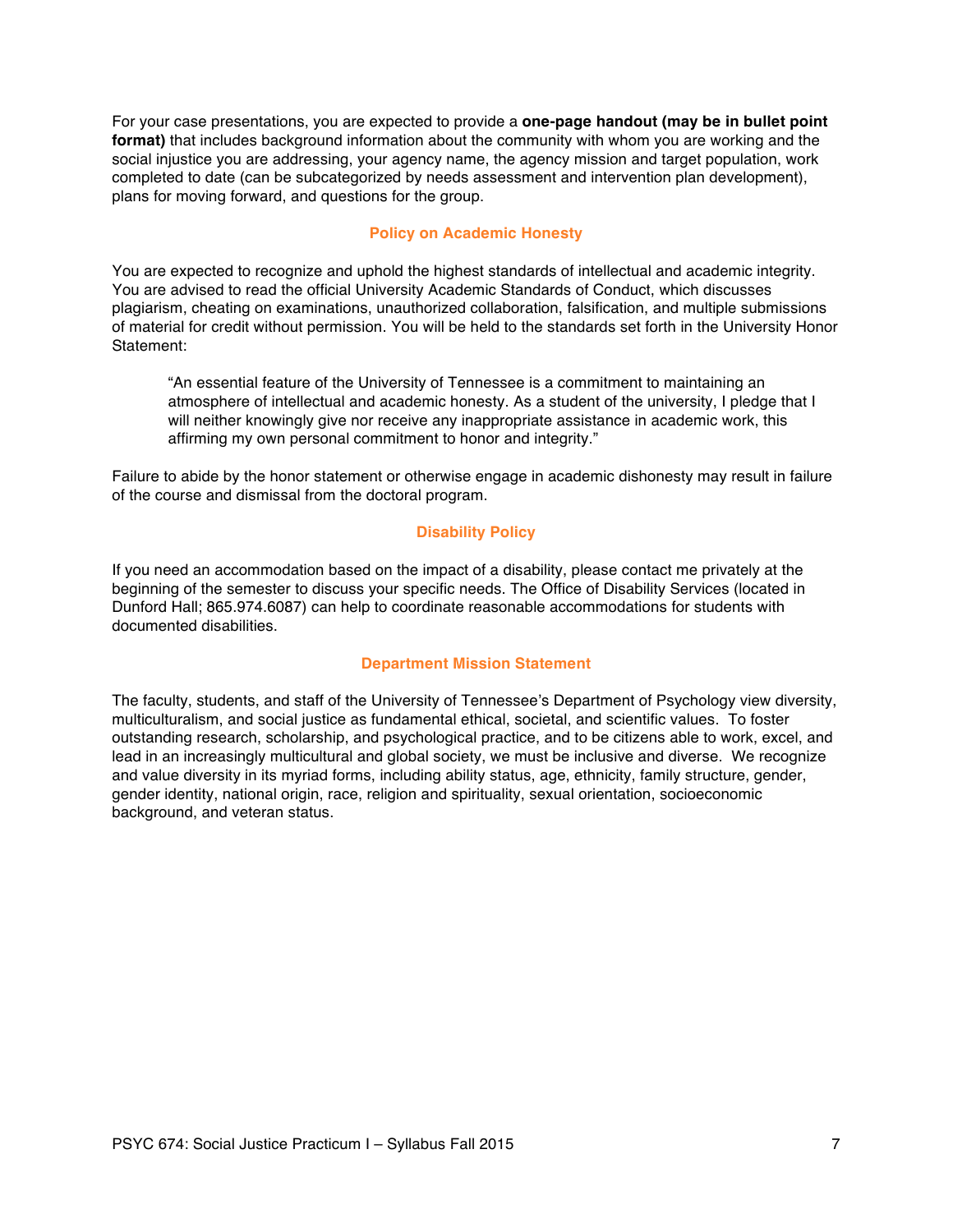## **Course Schedule**

**NOTE: Students are expected to come to class with required readings completed and at lest one thoughtful comment or discussion question per reading each week.**

## **August 25:** *Introduction to the Course*

#### **September 1:** *Psychology & Social Justice*

- Lorde, A. (1984). The master's tools will never dismantle the master's house. In A. Lorde, *Sister outsider: Essays and speeches by Audre Lorde* (pp. 110-113). Freedom, CA: The Crossing Press.
- Orford, J. (2008). Challenging psychology over its neglect of the social. In J. Orford, *Community psychology: Challenges, controversies, and emerging consensus* (pp. 1-34). West Sussex, England: John Wiley & Sons. (Focus on sections on *Self-Efficacy and Other Individualised Concepts, The Individualism of Psychotherapy,* and *How Most Prevention has Remained Person Centered*)
- Stoecker, R. (2013). *Research methods for community change: A project-based approach*. Thousand Oaks, CA: Sage. (pp. 1-23).

#### **September 8:** *Social Justice in Counseling Psychology*

- Goodman, L. A., Liang, B., Helms, J. E., Latta, R. E., Sparks, E., & Weintraub, S. R. (2004). Training counseling psychologists as social justice agents: Feminist and multicultural principles in action. *The Counseling Psychologist, 32*, 793-837.
- Speight, S. L., & Vera, E. M. (2008). Social justice and counseling psychology: A challenge to the profession. In S. D. Brown, & R. W. Lent (Eds.), *Handbook of counseling psychology* (4th ed.) (pp. 54-67). Hoboken, NJ: Wiley & Sons.

#### **September 15:** *Ethical Issues in Social Justice Work*

Toporek, R. L., & Williams, R. A. (2006). Ethics and professional issues related to the practice of social justice in counseling psychology. In R. L. Toporek, L. H. Gerstein, N. A. Fouad, G. Roysircar, & T. Israel (Eds.), *Handbook for social justice in counseling psychology* (pp. 17-34)*.* Thousand Oaks, CA: Sage. [Hereafter, this citation will be truncated to "*SJ Handbook*."]

#### **September 22:** *The Politics of Social Science*

- van de Sande, A., & Schwartz, K. (2011). Research as politics. In A. van de Sande & K. Schwartz, *Research for social justice*, pp. 1-9. Winnepeg, Manitoba, Canada: Fernwood Publishing.
- van de Sande, A., & Schwartz, K. (2011). Research as paradigms. In A. van de Sande & K. Schwartz, *Research for social justice*, pp. 10-20. Winnepeg, Manitoba, Canada: Fernwood Publishing.
- Shields, S. (2008/2014). "It's not psychology": Gender, intersectionality, and activist science. In P. R. Grzanka (Ed.), *Intersectionality: A foundations and frontiers reader*. Boulder, CO: Westview Press. [Hereafter, this citation will be truncated to "*Intersectionality*"]

#### **September 29:** *Needs Assessment*

- Stoecker, R. (2013). *Research methods for community change: A project-based approach*. Thousand Oaks, CA: Sage. (pp. 25-46; 103-127).
- van de Sande, A., & Schwartz, K. (2011). Needs assessments. In A. van de Sande & K.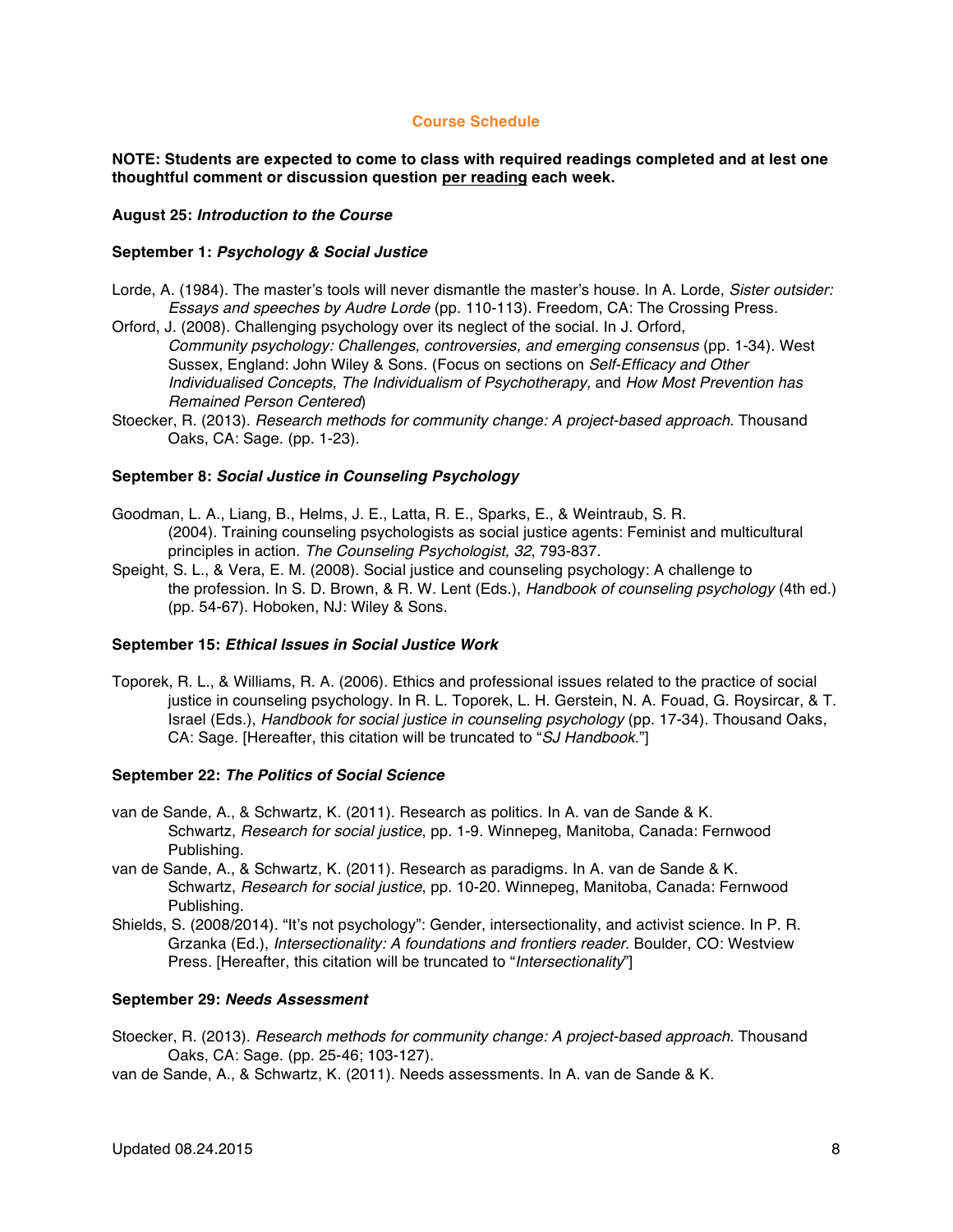Schwartz, *Research for social justice*, pp. 98-111. Winnepeg, Manitoba, Canada: Fernwood Publishing.

## **October 6:** *Theoretical Perspectives on Communities & Social Justice*

- Pyles, L. (2014). Theories and ideas for the progressive organizer. In L. Pyles, *Progressive community organizing: Reflective practice in a globalizing world* (pp. 34-52). New York, NY: Routledge. *(Note: This text is available in full online from the UTK Library website)*
- Pyles, L. (2014). Learning from social movements. In L. Pyles, *Progressive community organizing: Reflective practice in a globalizing world* (pp. 53-72). New York, NY: Routledge. *(Note: This text is available in full online from the UTK Library website)*

## **October 13:** *Theoretical Frameworks: Social Construction*

Case Presentation: **Example 2018** 

Community Presentation: \_\_\_\_\_\_\_\_\_\_\_\_\_\_\_\_\_\_\_\_\_\_\_\_\_\_\_\_\_\_\_

Grzanka, P. R. (2014). Introduction: Power/knowledge/position. In *Intersectionality.*  Haraway, D. (1988/2014). Situated knowledges and the persistence of vision. In *Intersectionality.*

# **October 20:** *Theoretical Frameworks: Feminisms \*\*Needs Assessment Plans Due. Be prepared to discuss your plan in class.*

Anzaldúa, G. (1987/2014). Feminist architecture. In *Intersectionality.* 

Mohanty, C. T. (1993/2014). The "home" question. In *Intersectionality.* 

Eagly, A. H., & Riger, S. (2014). Feminism and psychology: Critiques of methods and epistemology. *American Psychologist, 69,* 685-702.

# **October 27:** *Theoretical Frameworks: Critical Race Theory to Intersectionality*

Case Presentation: **Example 20** 

Community Presentation:

Bell, D. (1992). Racial symbols: A limited legacy. In D. Bell, *Faces at the bottom of the well: The permanence of racism* (pp. 15-31). New York: Basic Books.

Bowleg, L. (2008/2014). When Black + Woman + Lesbian ≠ Black lesbian woman. In *Intersectionality.* Crenshaw, K. W. (2000/2014). The structural and political dimensions of intersectional oppression. In *Intersectionality.*

#### **November 3:** *Prevention and Intervention Plan Development/Advocacy Skills*

Case Presentation: \_\_\_\_\_\_\_\_\_\_\_\_\_\_\_\_\_\_\_\_\_\_\_\_\_\_\_\_\_\_\_

Community Presentation:

- Bond, L. A., & Hauf, A. M. C. (2007). Community-based collaboration: An overarching best practice in prevention. *The Counseling Psychologist, 35*, 567-575.
- Lorde, A. (1984/2014). Anger as a response to racism. In *Intersectionality.*

Lorde, A. (2007). The transformation of silence into language and action. In A. Lorde, *Sister outsider: Essays and speeches by Audre Lorde*, pp. 40-44. New York: Crossing Press.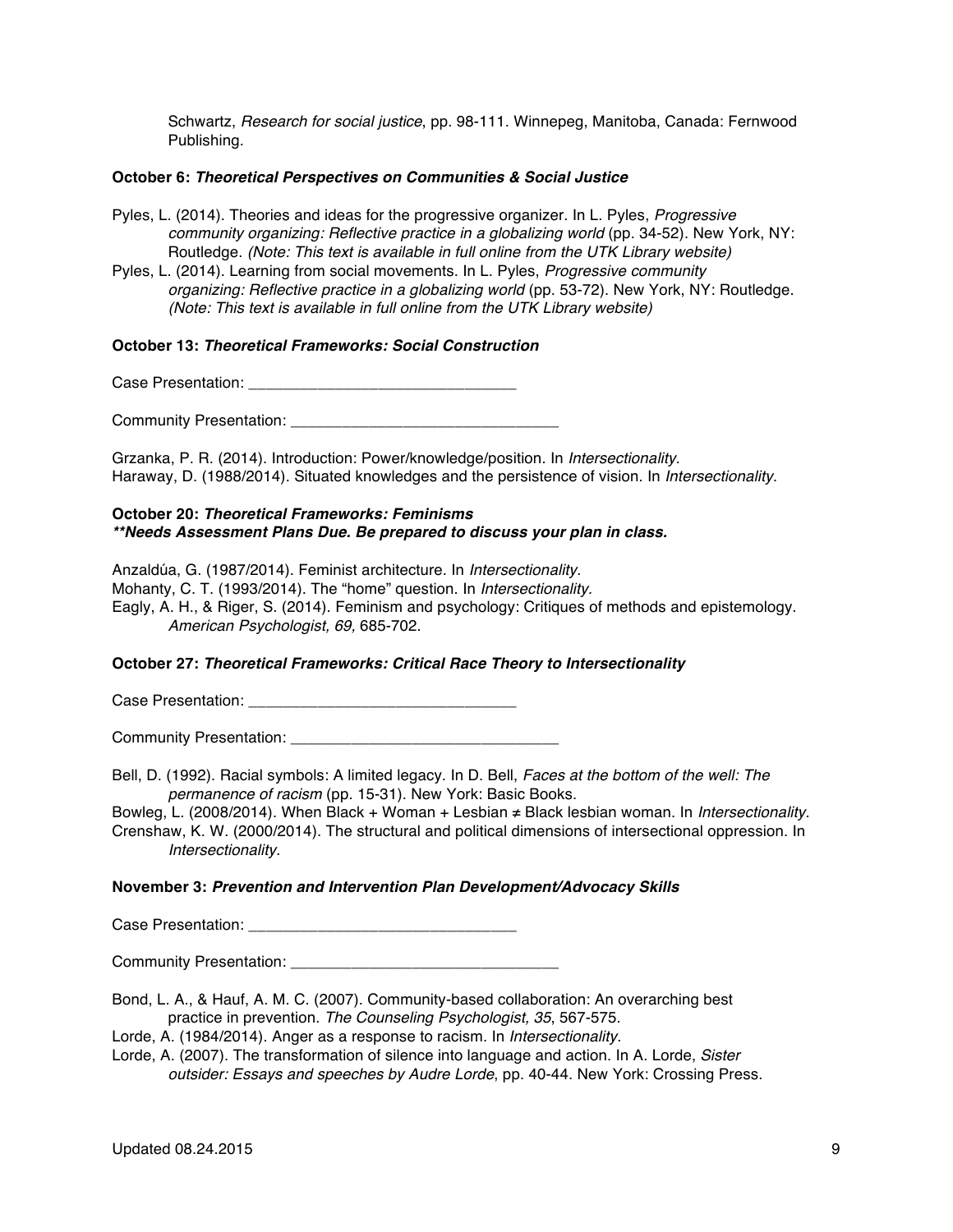Stoecker, R. (2013). *Research methods for community change: A project-based approach*. Thousand Oaks, CA: Sage. (pp. 129-156).

# **November 10:** *Education and Social Change: Pedagogy of the Oppressed (Part 1)*

Case Presentation: **Example 2018** 

Community Presentation: **Example 20** Figures 20 Figures 20 Figures 20 Figures 20 Figures 20 Figures 20 Figures 20 Figures 20 Figures 20 Figures 20 Figures 20 Figures 20 Figures 20 Figures 20 Figures 20 Figures 20 Figures 2

Friere, P. (1970/2008). *Pedagogy of the oppressed.* New York, NY: Continuum. (Chapters 1 and 2)

# **November 17:** *Education and Social Change: Pedagogy of the Oppressed (Part 2)*

Case Presentation: **Example 20** Figure 20 Figure 20 Figure 20 Figure 20 Figure 20 Figure 20 Figure 20 Figure 20 Figure 20 Figure 20 Figure 20 Figure 20 Figure 20 Figure 20 Figure 20 Figure 20 Figure 20 Figure 20 Figure 20

Community Presentation: **Example 20** 

Friere, P. (1970/2008). *Pedagogy of the oppressed.* New York, NY: Continuum. (Chapters 3 and 4)

# **November 24:** *Social Justice, Health, and Healthcare*

Case Presentation: **Example 20** 

Community Presentation: \_\_\_\_\_\_\_\_\_\_\_\_\_\_\_\_\_\_\_\_\_\_\_\_\_\_\_\_\_\_\_

Shim, J. K. (2005/2014). Race and risk across the science-lay divide. In *Intersectionality.* Bridges, K. (2011/2014). Wily patients and welfare queens. In *Intersectionality.* 

# **December 1:** *Course Wrap-Up*

# *\*\*Be prepared to discuss your initial Needs Assessment results and to workshop your Intervention Plan ideas in class.*

**December 9: Social Justice Portfolio Due** (Due in hard copy format no later than 5 pm to Miles' office at 410C Austin Peay, and electronically via Blackboard)

#### **Films**

September 22: *Changing Our Minds: The Story of Dr. Evelyn Hooker* October 13: *Race: The Power of an Illusion, Episode 2: The Story We Tell* October 20: *In Whose Honor: American Indian Mascots in Sports* November 17: *It's Elementary: Talking About Gay Issues in School* November 24: *Unnatural Causes: Is Inequality Making Us Sick?*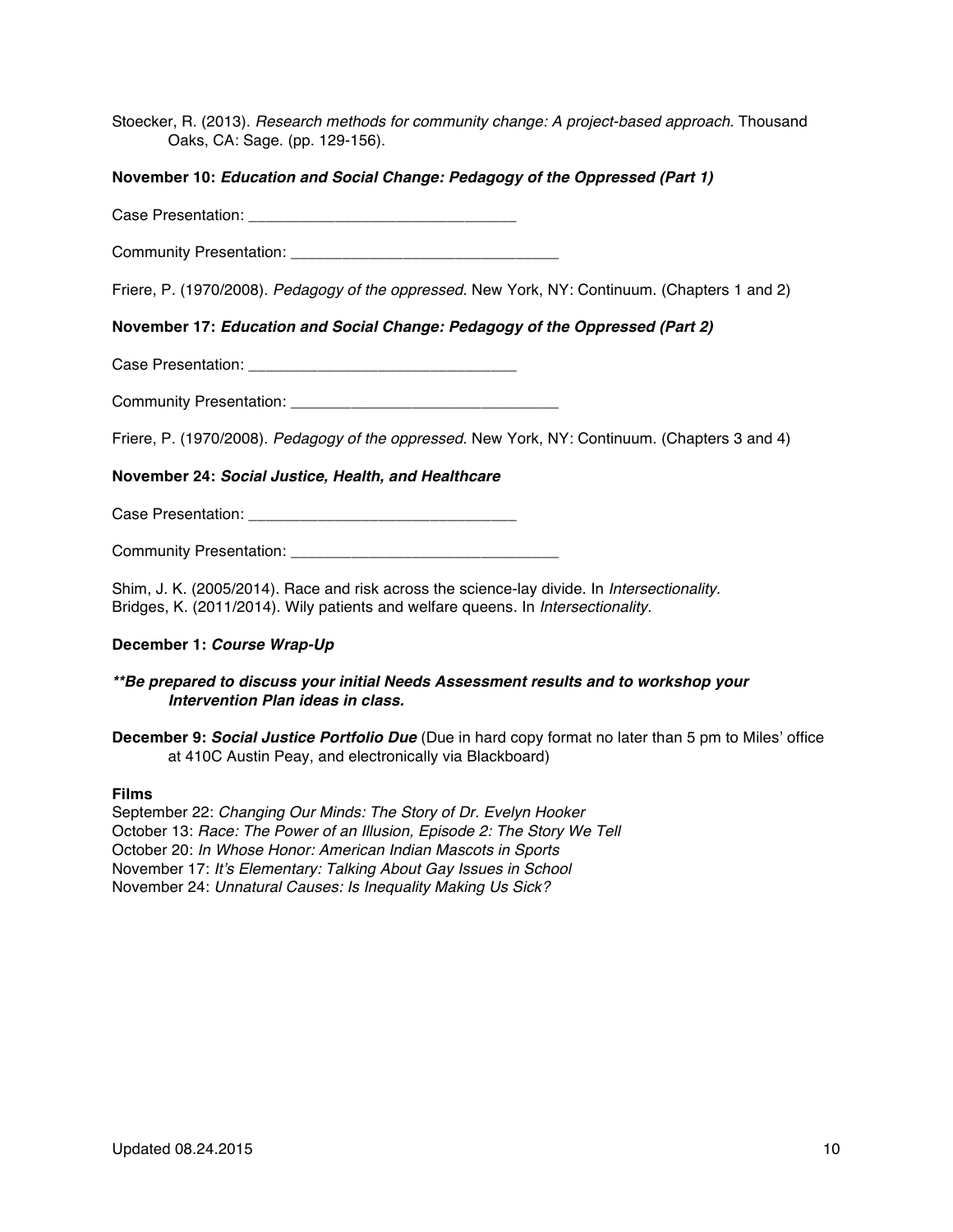# **Recommended Readings for Social Justice Practicum I**

(Compiled by Patrick Grzanka and Joe Miles)

## **September 8:** *Social Justice in Counseling Psychology*

Fouad, N. A., Gerstein, L. H., & Toporek, R. L. (2006). Social justice and counseling psychology in context. In *SJ Handbook*

## **September 22:** *The Politics of Social Science*

Clough, P. T., & Fine, M. (2007/2014). Activism and pedagogy. In *Intersectionality*. Spanierman, L. B., & Poteat, V. P. (2005). Moving beyond complacency to commitment: Multicultural research in counseling psychology. *The Counseling Psychologist, 33,* 513-523.

Harper, P. B. (2000/2014). Felt intuition. In *Intersectionality.*

## **October 6:** *Theoretical Perspectives on Communities & Social Justice*

- Harro, B. (2010). The cycle of liberation. In M. Adams, W. J. Blumenfeld, C. R. Castanñeda, H. W. Hackman, M. L. Peters, & X. Zúñiga (Eds.), *Readings for diversity and social justice* (2<sup>nd</sup> ed.), pp. 52-58. New York: Routledge.
- Israel, T. (2006). Marginalized communities in the United States: Oppression, social justice, and the role of counseling psychologists. In *SJ Handbook.*
- Luft, R. (2009/2014). Social movements in the wake of Katrina. In P. R. Grzanka (Ed.), *Intersectionality: A foundations and frontiers reader* (pp. 190-195). Boulder, CO: Westview Press. [Hereafter, this citation will be truncated to "*Intersectionality*"]
- Pharr, S. (2010). Reflections on liberation. In M. Adams, W. J. Blumenfeld, C. R. Castanñeda, H. W. Hackman, M. L. Peters, & X. Zúñiga (Eds.), *Readings for diversity and social justice* (2<sup>nd</sup> ed.), pp. 591-598. New York: Routledge.

# **October 13:** *Theoretical Frameworks: Social Construction*

Haraway, D. (1988/2014). Situated knowledges and the persistence of vision. In *Intersectionality.* Johnson, A. G. (2006). *Privilege, power, and difference* (2nd ed.). Boston: McGraw Hill.

- o The Social Construction of Difference (pp. 17-22)
- o How Systems of Privilege Work (pp. 90-107)

#### **October 20:** *Theoretical Frameworks: Feminisms*

hooks, b. (2010). Feminism: A movement to end sexist oppression. In M. Adams, W. J. Blumenfeld, C. R. Castanñeda, H. W. Hackman, M. L. Peters, & X. Zúñiga (Eds.), *Readings for*  diversity and social justice (2<sup>nd</sup> ed.), pp. 337-339. New York: Routledge.

Smith, B. (1983/2014). Racism and Women's Studies. In *Intersectionality.*  Mohanty, C. T. (1984/2014). Feminism and colonialism. In *Intersectionality.*

#### **October 27:** *Theoretical Frameworks: Critical Race Theory to Intersectionality*

- Cho, S., Crenshaw, K. W., & McCall, L. (2013). Toward a field of intersectionality studies: Theory, applications, and praxis. *Signs: The Journal of Women in Culture and Society, 38,* 785-810.
- Cole, E. (2009). Intersectionality and research in psychology. *American Psychologist, 64,* 170-180. [See also the introduction to this piece in *Intersectionality*]
- Grzanka, P. R. (2014). Intersectional objectivity. In *Intersectionality.*
- Hancock, A-M. (2007). When multiplication doesn't equal quick addition: Examining intersectionality as a research paradigm. *Perspectives on Politics, 5,* 63-79.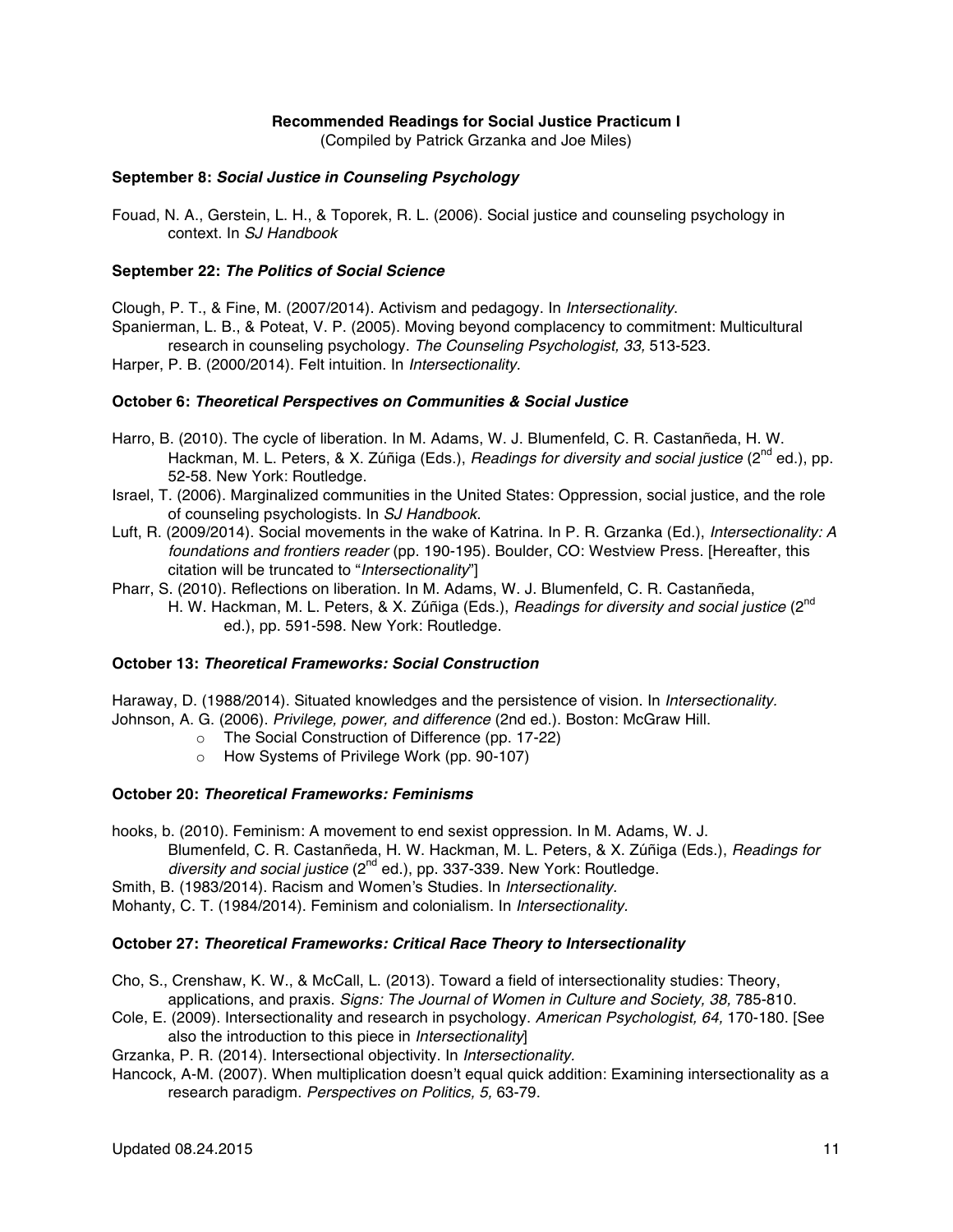- Hankivsky, O. (2014). *Intersectionality 101*. The Institute for Intersectionality Research & Policy. Vancouver, BC: Simon Fraser University.
- Lewis, J. A., & Grzanka, P. R. (In press). Appling intersectionality theory to research on perceived racism. In A. Alvarez, C. Liang, & H. Neville (Eds.), *Contextualizing the cost of racism for people of color: Theory, research and practice.* Washington, DC: American Psychological Association.
- McCall, L. (2005). The complexity of intersectionality. *Signs: The Journal of Women in Culture and Society, 30,* 1711-1800.
- Williams, P. (1992/2014). Life is complicated, and other observations. In *Intersectionality.*

#### **November 3:** *Prevention and Intervention Plan Development/Advocacy Skills*

Anzaldúa, G. E. (2010). Allies. In M. Adams, W. J. Blumenfeld, C. R. Castañeda, H. W. Hackman, M. L. Peters, & X. Zúñiga (Eds.), *Readings for diversity and social justice* (2<sup>nd</sup> ed.), pp. 617-619. New York: Routledge.

- Asta, E. L., & Vacha-Haase, T. (2013). Heterosexual ally development in counseling psychologists: Experiences, training, and advocacy. *The Counseling Psychologist, 41*(4), 493-529.
- Ayvazian, A. (2010). Interrupting the cycle of oppression: The role of allies as agents of change. In M. Adams, W. J. Blumenfeld, C. R. Castañeda, H. W. Hackman, M. L. Peters, & X. Zúñiga (Eds.), *Readings for diversity and social justice* (2<sup>nd</sup> ed.), pp. 625-628. New York: Routledge.
- Chun, J. J., Lipsitz, G., & Shin, Y. (2013). Intersectionality as a social movement strategy: Asian immigrant women advocates. *Signs: The Journal of Women in Culture and Society, 38,* 917-940.
- Johnson, A. G. (2010). What can we do? In M. Adams, W. J. Blumenfeld, C. R. Castañeda, H. W. Hackman, M. L. Peters, & X. Zúñiga (Eds.), *Readings for diversity and social justice* (2<sup>nd</sup>) ed.), pp. 610-616. New York: Routledge.
- Reese, L. E., & Vera, E. M. (2007). Culturally relevant prevention: The scientific and practical considerations of community-based programs. *The Counseling Psychologist, 35*, 763-778.
- Stotzer, R. L. (2009). Straight allies: Supportive attitudes toward lesbians, gay men, and bisexuals in a college sample. *Sex Roles, 60* (1-2), 67–80.
- Tatum, B. D. (1994). Teaching White students about racism: The search for White allies and the restoration of hope. *Teachers College Record, 95,* 462-476.

## **November 17:** *Social Justice in Education, Vocation, and Economic Domains*

- Cosgrove, L. (2006). The unwarranted pathologizing of homeless mothers: Implications for research and social policy. In *SJ Handbook.*
- Davis, A. Y. (1986/2014). Black women and welfare. In *Intersectionality.*
- Fassinger, R. E., & Gallor, S. M. (2006). Tools for remodeling the master's house: Advocacy and social justice in education and work. In *SJ Handbook.*
- Fouad, N. A. (2006). Social justice in career and vocational aspects of counseling psychology: An overview. In *SJ Handbook.*
- Lareau, A. (2003) Unequal childhoods. In M.L. Andersen & P.H. Collins (Eds.), *Race, class, & gender: An anthology* (pp. 348-357). Belmont, CA: Thomson Wadsworth.
- Rosyikar, G. (2006). Prevention work in schools and with youth: Promoting competence and reducing risks. In *SJ Handbook.*

#### **November 24:** *Social Justice, Health, and Healthcare*

- Huynh, U. K., & Roysircar, G. (2006). Community health promotion curriculum: A case study of Southeast Asian refugees. In *SJ Handbook.*
- Schmidt, C. K., & Hoffman, M. A., & Taylor, N. (2006). Social justice related to working with HIV/AIDS from a counseling health psychology perspective. In *SJ Handbook.*
- Hankivsky, O. (2012). Women's health, men's health, and gender and health: Implications of intersectionality. *Social Science & Medicine, 74,* 1712-1720.